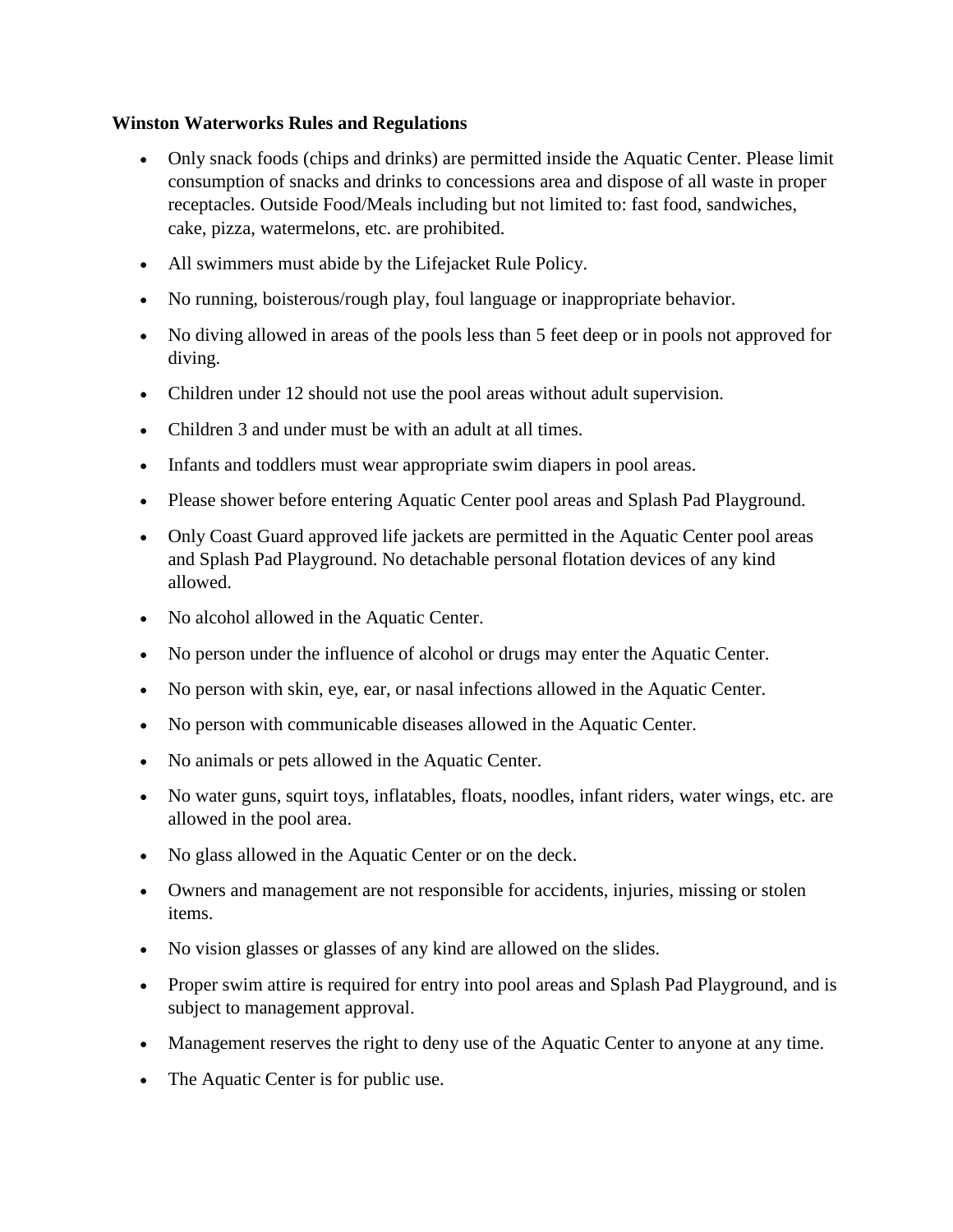- Please see a lifeguard for first aid needs.
- Emergency telephone is located right outside on the pool deck.
- All rules posted throughout complex apply to entire Aquatic Center.

# **Children's Activity Pool and Vortex Splash/Exploration Area Rules**

- Lifejackets are not required in the Children's Activity Poll Vortex Splash/Exploration Area
- All Aquatic Center rules noted above apply to the Splash Pad Playground.

# **Lazy River Rules**

- No diving allowed in the Lazy River.
- Only 1 person per tube and 1 tube per person.
- Each person must remain in their tube at all times when in the Lazy River.
- Swimmers with a "Red" wristband must be with a parent and in arm's length.
- Return tubes to designated area when finished.
- All Aquatic Center rules noted above apply to the Lazy River.

### **Pool Rules**

- No diving allowed in the Pool.
- All Aquatic Center rules noted above apply to the Pool.

# **Slide Rules**

- Use of the slide is prohibited unless an attendant is on duty. If the area is marked closed by a sign or other device, no one is allowed to use the slide.
- Obey all instructions given by the lifeguards who have the authority to prevent any conditions which leads to unsafe operation of the waterslide.
- To use the slide, children must be at least 48 inches tall and have on a green wrist band.
- No sunglasses or flotation devices allowed on the slide.
- No diving, running, standing, kneeling, rotating, or stopping on the slide.
- Patrons must go feet first, on their back only, down the slide. No traveling head first down the slide. All parts of the body must remain within the slide at all times.
- Only one person may be on the slide at a time.
- Must keep all parts of the body within the flume.
- After sliding, patrons must promptly exit the slide area.